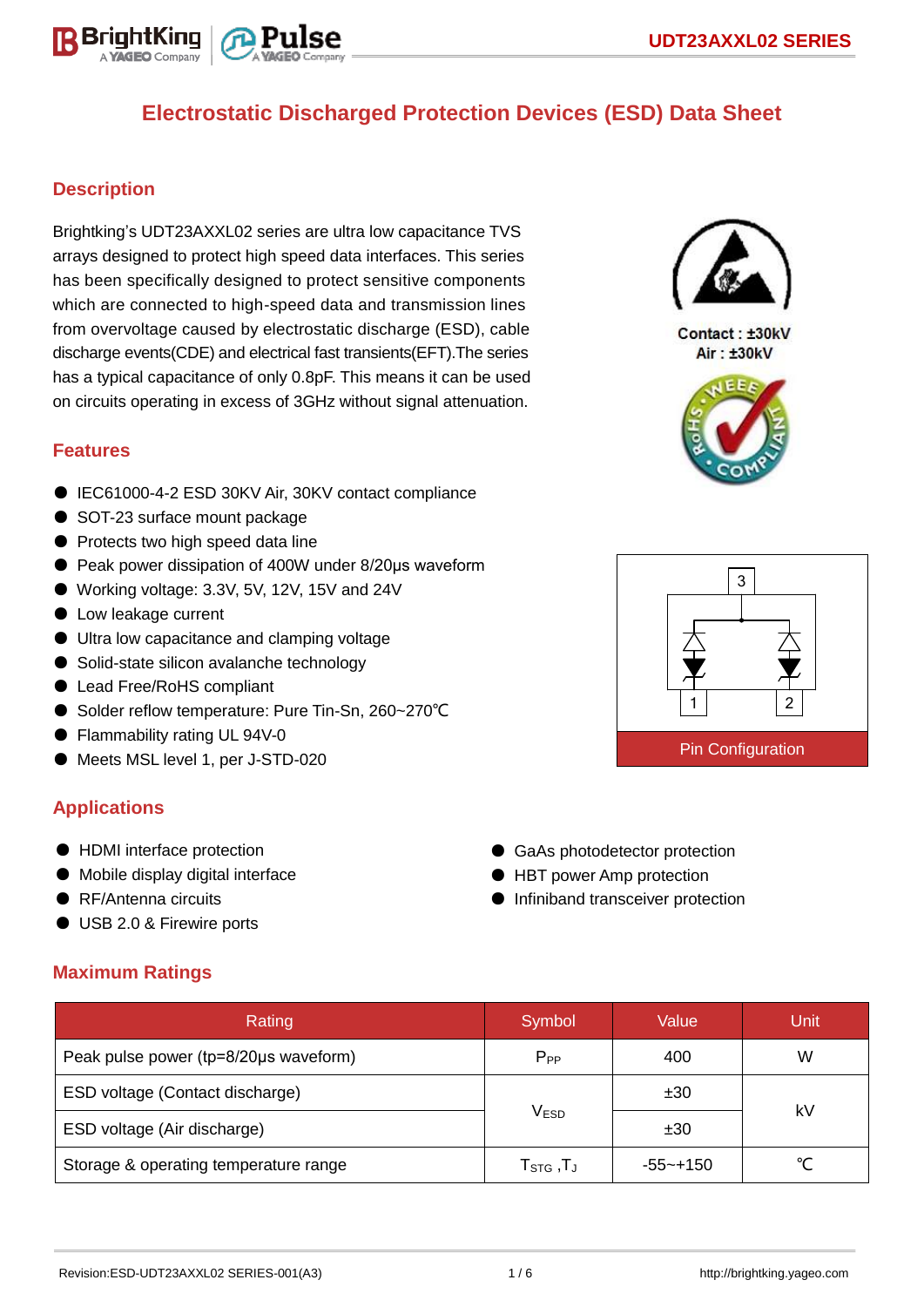

# **Electrical Characteristics (TJ=25**℃**)**

#### UDT23A03L02 (Marking: B LSC)

| Parameter                              | Symbol                | Condition                                         | Min. | Typ. | Max. | Unit |
|----------------------------------------|-----------------------|---------------------------------------------------|------|------|------|------|
| Reverse stand-off voltage              | V <sub>RWM</sub>      |                                                   |      |      | 3.3  | V    |
| Reverse breakdown voltage              | <b>V<sub>BR</sub></b> | $I_{BR}$ =1mA                                     | 4    |      |      |      |
| Reverse leakage current                | <sup>I</sup> R        | $V_R = 3.3V$<br>each I/O pin                      |      |      | 20   | μA   |
| Clamping voltage ( $tp = 8/20 \mu s$ ) | $V_C$                 | $I_{PP} = 1A$                                     |      |      | 10   |      |
| Peak Pulse Current (tp=8/20µs)         | <b>I</b> PP           |                                                   |      |      | 19   | A    |
| Off state junction capacitance         | $C_{d}$               | $0Vdc$ , f=1 $MHz$<br>Between I/O<br>pins and GND |      | 1.5  |      | рF   |

### UDT23A05L02 (Marking: B LTC)

| Parameter                      | Symbol                    | Condition                                      | Min. | Typ. | Max. | Unit |
|--------------------------------|---------------------------|------------------------------------------------|------|------|------|------|
| Reverse stand-off voltage      | V <sub>RWM</sub>          |                                                |      |      | 5    |      |
| Reverse breakdown voltage      | $V_{BR}$                  | $I_{BR}$ =1mA                                  | 6    |      |      |      |
| Reverse leakage current        | <b>IR</b>                 | $V_R = 5V$<br>each I/O pin                     |      |      | 5    | μA   |
| Clamping voltage (tp=8/20µs)   | $\mathsf{V}_{\mathsf{C}}$ | $I_{PP} = 1A$                                  |      |      | 12   |      |
| Peak Pulse Current (tp=8/20µs) | $_{\rm lPP}$              |                                                |      |      | 17   | A    |
| Off state junction capacitance | $C_J$                     | $0Vdc$ , f=1MHz<br>Between I/O<br>pins and GND |      | 0.8  |      | pF   |

### UDT23A12L02 (Marking: B LUC)

| Parameter                      | Symbol                    | Condition                                         | Min. | Typ. | Max. | <b>Unit</b> |
|--------------------------------|---------------------------|---------------------------------------------------|------|------|------|-------------|
| Reverse stand-off voltage      | V <sub>RWM</sub>          |                                                   |      |      | 12   | V           |
| Reverse breakdown voltage      | <b>V<sub>BR</sub></b>     | $l_{BR}$ =1mA                                     | 13.3 |      |      |             |
| Reverse leakage current        | <sup>I</sup> R            | $V_R = 12V$<br>each I/O pin                       |      |      |      | μA          |
| Clamping voltage (tp=8/20µs)   | $\mathsf{V}_{\mathsf{C}}$ | $I_{PP} = 1A$                                     |      |      | 25   | V           |
| Peak Pulse Current (tp=8/20µs) | <b>I</b> <sub>PP</sub>    |                                                   |      |      | 10   | A           |
| Off state junction capacitance | $C_J$                     | $0Vdc$ , f=1 $MHz$<br>Between I/O<br>pins and GND |      | 0.8  |      | рF          |

## UDT23A15L02 (Marking: B LWC)

| Parameter                      | Symbol           | Condition                                         | Min. | Typ. | Max. | Unit |
|--------------------------------|------------------|---------------------------------------------------|------|------|------|------|
| Reverse stand-off voltage      | V <sub>RWM</sub> |                                                   |      |      | 15   | V    |
| Reverse breakdown voltage      | $V_{\sf BR}$     | $I_{BR}$ =1mA                                     | 16.7 |      |      | V    |
| Reverse leakage current        | <sup>1</sup> R   | $V_R = 15V$<br>each I/O pin                       |      |      |      | μA   |
| Clamping voltage (tp=8/20µs)   | $V_C$            | $I_{PP}=1A$                                       |      |      | 30   |      |
| Peak Pulse Current (tp=8/20µs) | $_{\rm lpp}$     |                                                   |      |      | 8    | A    |
| Off state junction capacitance | $C_{J}$          | $0Vdc$ , f=1 $MHz$<br>Between I/O<br>pins and GND |      | 0.8  |      | рF   |

Revision:ESD-UDT23AXXL02 SERIES-001(A3) <br>
2/6 http://brightking.yageo.com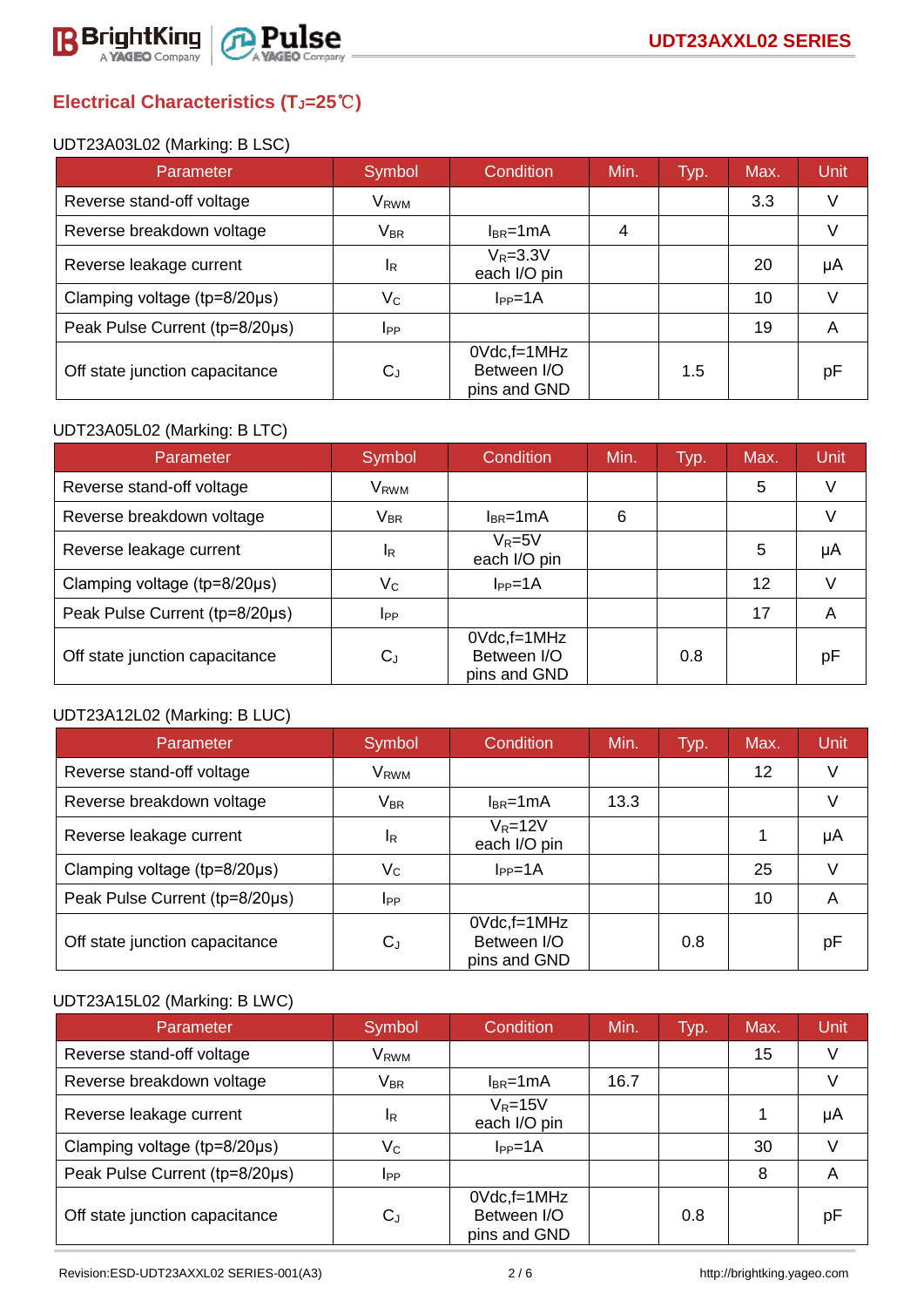

# **Electrical Characteristics (TJ=25**℃**)**

#### UDT23A24L02 (Marking: B LXC)

| Parameter                              | Symbol                | <b>Condition</b>                               | Min. | Typ. | Max. | <b>Unit</b> |
|----------------------------------------|-----------------------|------------------------------------------------|------|------|------|-------------|
| Reverse stand-off voltage              | V <sub>RWM</sub>      |                                                |      |      | 24   | V           |
| Reverse breakdown voltage              | <b>V<sub>BR</sub></b> | $I_{BR}$ =1mA                                  | 26.7 |      |      | $\vee$      |
| Reverse leakage current                | IR.                   | $V_R = 24V$<br>each I/O pin                    |      |      |      | μA          |
| Clamping voltage ( $tp = 8/20 \mu s$ ) | $V_C$                 | $I_{PP} = 1A$                                  |      |      | 48   | V           |
| Peak Pulse Current (tp=8/20µs)         | $_{\rm lpp}$          |                                                |      |      | 6    | A           |
| Off state junction capacitance         | $C_{J}$               | $0$ Vdc, f=1MHz<br>Between I/O<br>pins and GND |      | 0.8  |      | pF          |

## **Typical Characteristics Curves**





#### Figure 3. Non-Repetitive Peak Pulse vs. Pulse Time Figure 4. Forward Voltage vs. Forward Current





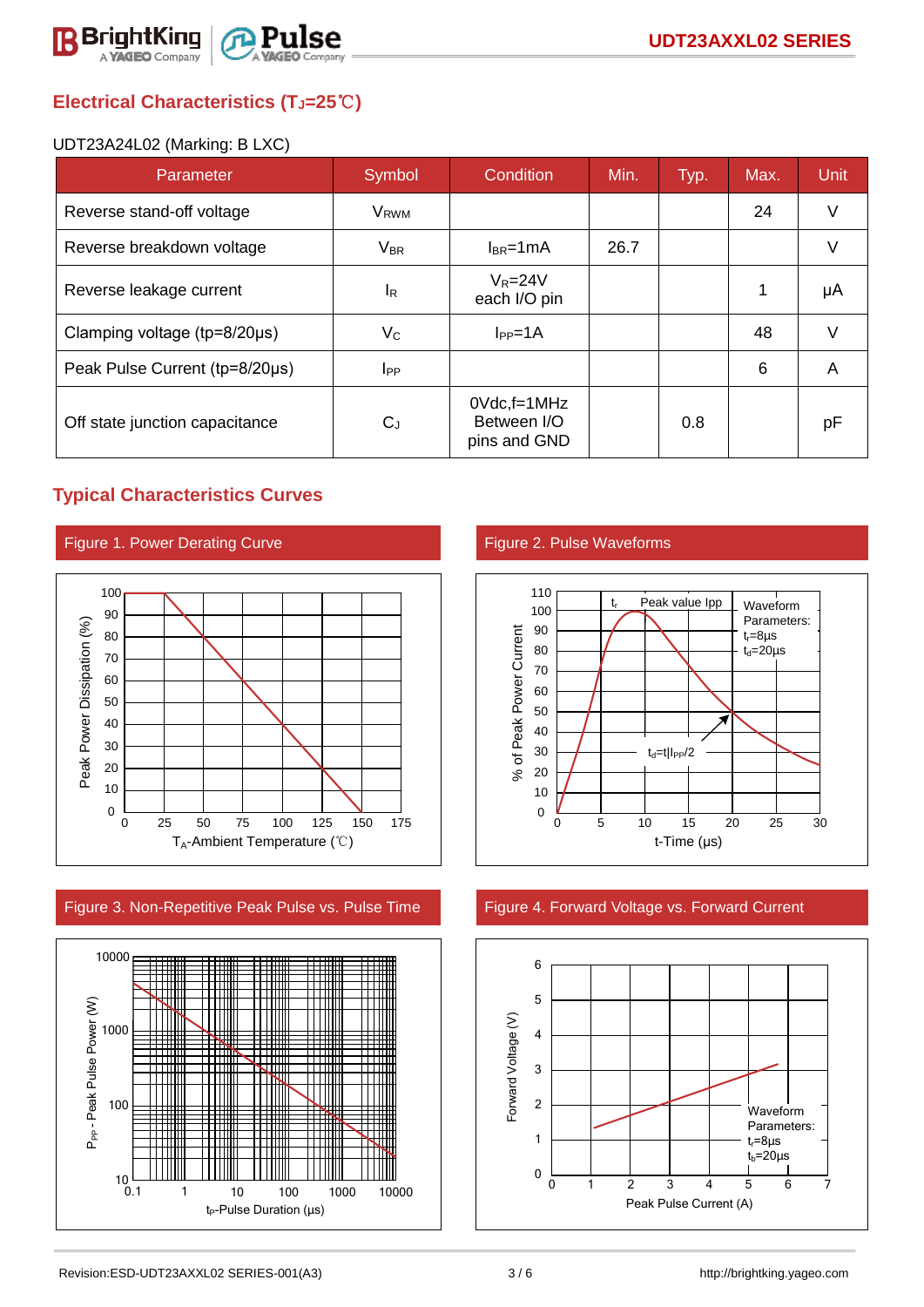

## **Applications Information**

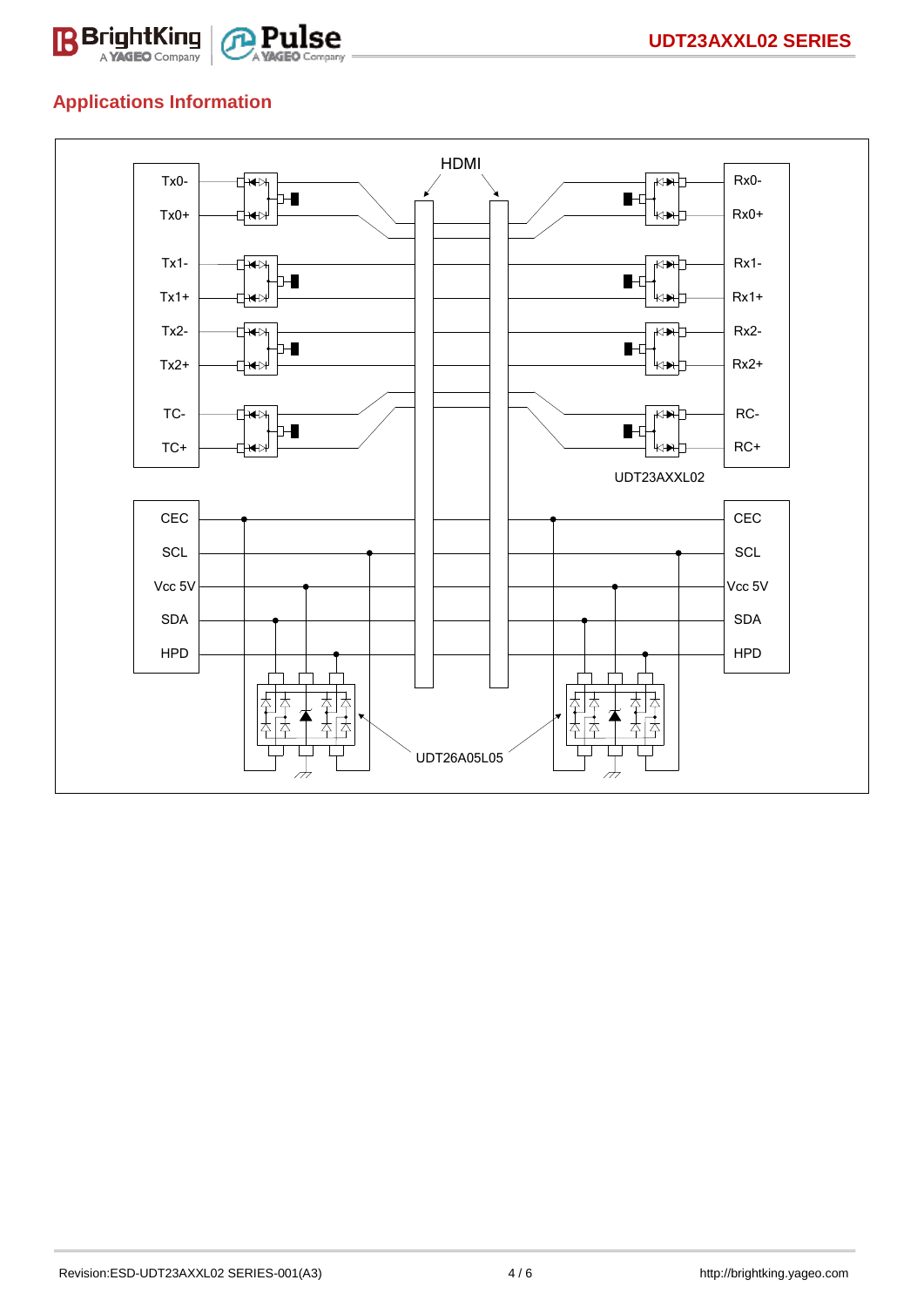

# **Recommended Soldering Conditions**